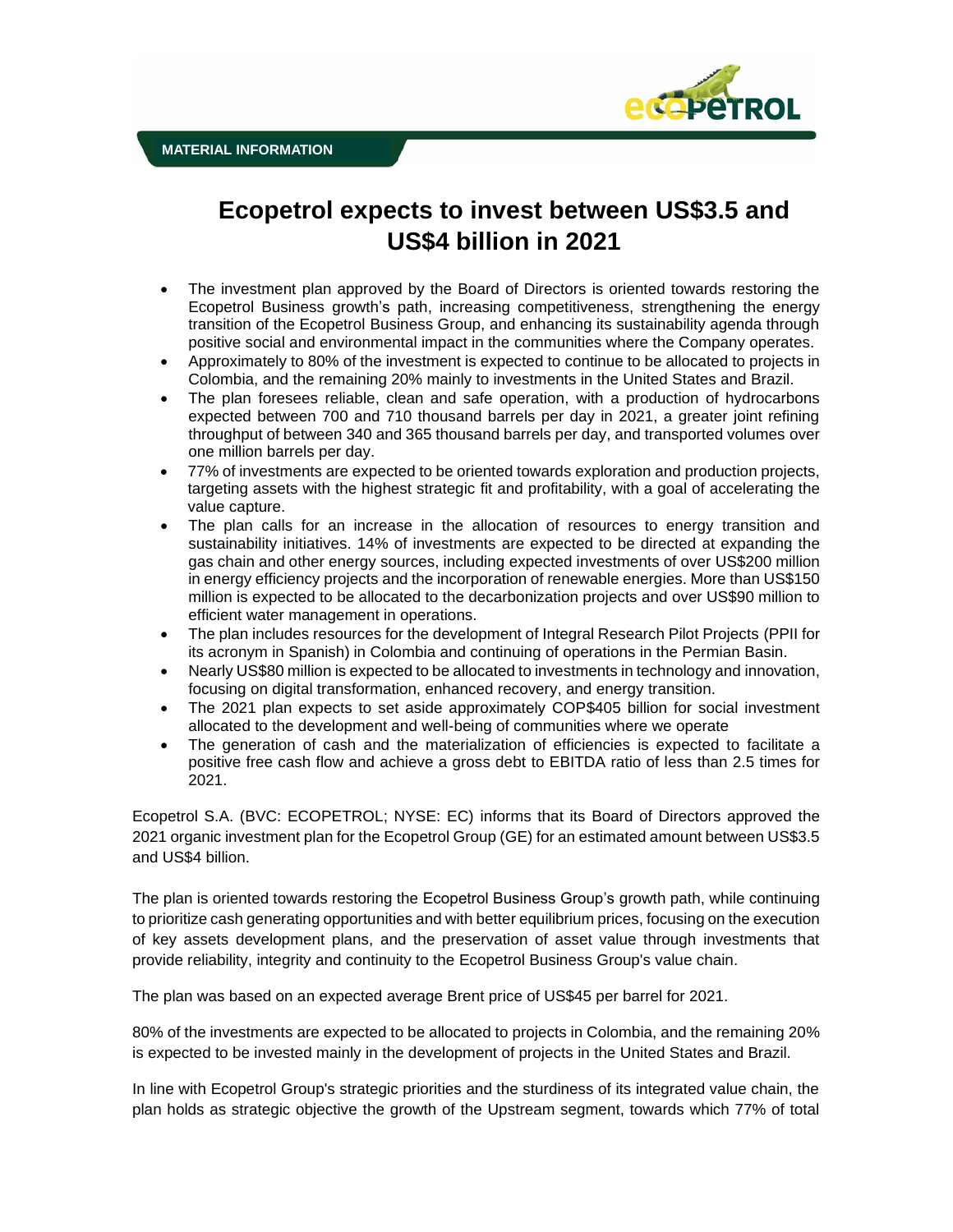

### **MATERIAL INFORMATION**

investment is expected to be allocated, with a focus on accelerating the development of resources and reserves estimated at 3.7 bboe, through exploration, drilling and enhanced recovery. Production in 2021 is expected to reach levels of between 700 and 710 thousand barrels of oil equivalent per day (expected to be comprised of 81% oil and 19% gas). If the investments included in the plan are carried out as currently foreseen, it is expected that the Ecopetrol Business Group's production levels will be approximately 750 thousand barrels by 2023.

In terms of exploration, 9 exploratory wells are expected to be drilled, 8 of which are expected to be located in Colombia in the Llanos Orientales, Mid-Magdalena Valley, Low-Magdalena Valley and Sinú-San Jacinto basins, as well as continuing activities aimed at appraising discovered resources for more than 450 million barrels equivalent.

With regards to unconventional reservoirs (YNC for its acronym in Spanish), investments of approximately US\$600 million are planned for the scaling up of development activities in the US Permian Basin in Texas. Investments for the development of initiatives related to Integral Research Pilot Projects for Unconventional Deposits (PPII) in the Mid-Magdalena Valley Basin are also expected to continue.

Investments in the Downstream segment are expected to remain to focus on ensuring the reliability and sustainability of the operation of the Barrancabermeja and Cartagena refineries, as well as the development of fuel quality and wastewater management programs, thus ensuring increasingly clean effluents. The joint throughput expected from the refineries for 2021 is estimated to range between 340 and 365 thousand barrels per day, in line with the expected recovery of demand and refining margins. The investment priority in the project to interconnect the original crude unit of the Cartagena refinery with the new refinery remains, with estimated investments of US\$48 million for 2021.

The Midstream segment is expected to represent 7% of the total investment, mostly aimed at guaranteeing the integrity and reliability of the infrastructure, while achieving greater flexibility and efficiency in the logistics for the transportation of heavy crude oil. These investments are expected to enable the optimization of future operating costs through the upgrading of equipment and improved performance. The volumes transported are estimated to reach over one million barrels per day, in line with the country's crude production expectations and the national demand for refined products.

Consistently with the Ecopetrol Business Group's energy transition strategy, approximately US\$150 million is expected to be invested in the decarbonization agenda, including noteworthy tasks in energy efficiency, leakage and vent reduction projects as well as the construction of the Rubiales Solar Park. Moreover, we increased our goal of reducing emissions to 3 million tons of  $CO<sub>2</sub>$  by 2023, in addition to the 6.6 million tons reduced between 2010 and 2019. These resources are expected to allow us to move towards the goal of incorporating 400 MW in renewable energy by 2023.

The plan reaffirms the resources oriented to the socio-environmental investment program for an approximate amount of COP\$1,7 trillion by 2023 for the 2020-2024 period, aiming to close social gaps and promoting the development and well-being of the communities where we operate, through strategic projects in infrastructure, public services, education, sports and healthcare, inclusive rural development and entrepreneurship and business development. In addition, financial support to meet specific needs arising from the COVID-19 pandemic are expected to continue to be provided in the areas and communities where we operate.